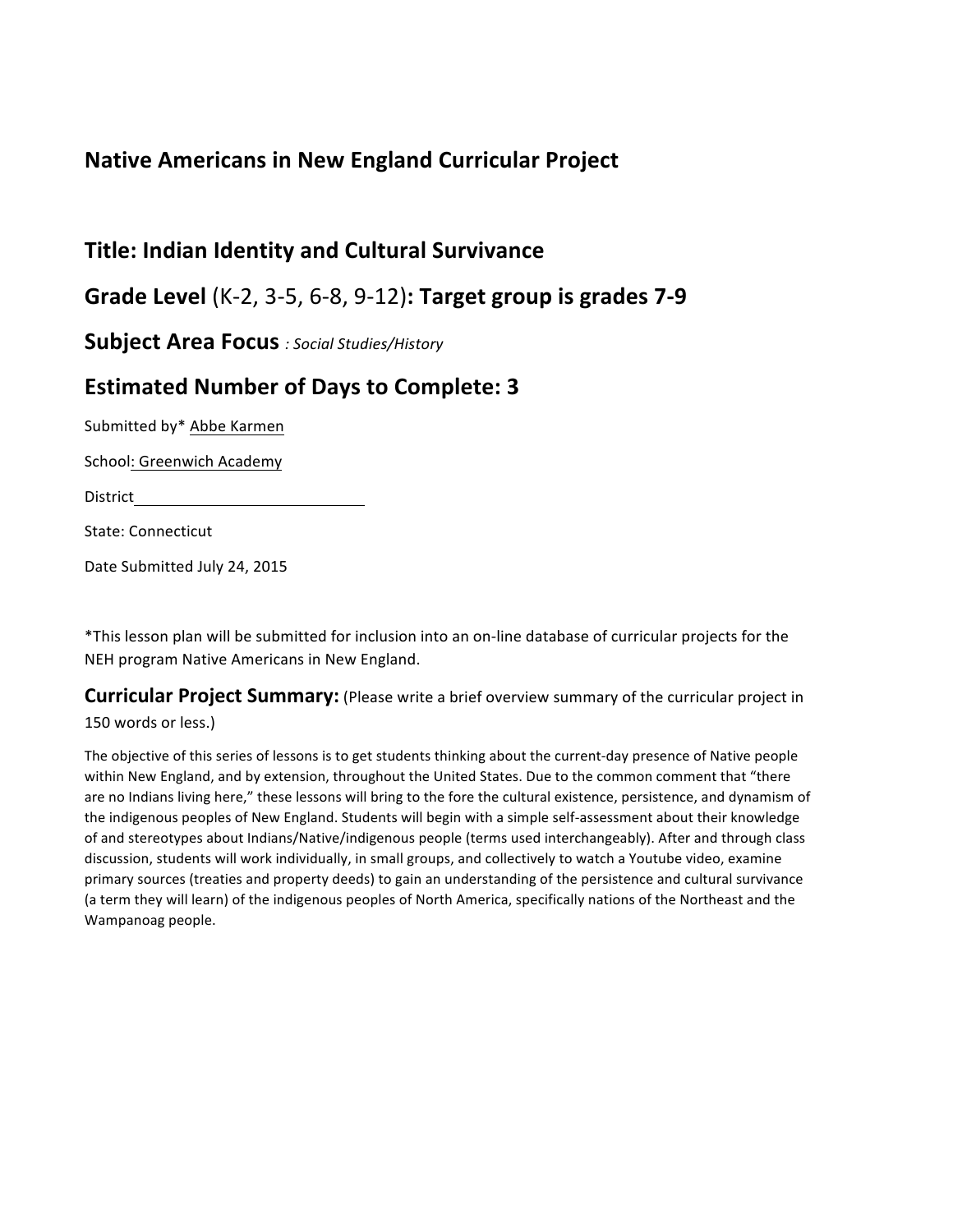# Desired!Results/Objectives

## **1. Essential'Questions/Historical'Questions:'**

In what ways, historically, did Natives have collective agency (survivance) in the past in their dealings with English settlers?

## 2. Objectives: By the end of this project students what will students know, understand and be able to do?

### Students will know...

- Indians are culturally vibrant and contributing members of the United States
- One effect of European/American control of authorship of colonial settlement was the decrease/diminution/erasure/silencing of native presence in the historical narrative
- Indians were not passive victims or ignorant participants in the oppositional process of of domination and survivance.
- Indians learned the methods of the English and used both the European concepts and structures to retain power in relationship of diminishing control.

### **Students'will'understand…**

- How power relationships affect individual agency (to be defined) within particular structures (to be defined)
- That Europeans arrived with the intention of imposing a set of rules upon the indigenous that created a hegemonic structure of relationships new to the indigenous and vastly different from the power relationships in which they lived for generations.
- That Indians adjusted to European structures by adapting them to their advantage so that their communities could continue within a new set of dynamic social, political, and economic structures.

### Students will be able to...

- Identify stereotypical depictions of indigenous people
- Recount the challenges faced by Indians within a colonizing structure that continues today
- Analyze a primary source
- Thoughtfully consider an alternative narrative of North American European settlement
- Decipher the ways in which Indians created both individual agency and collective survivance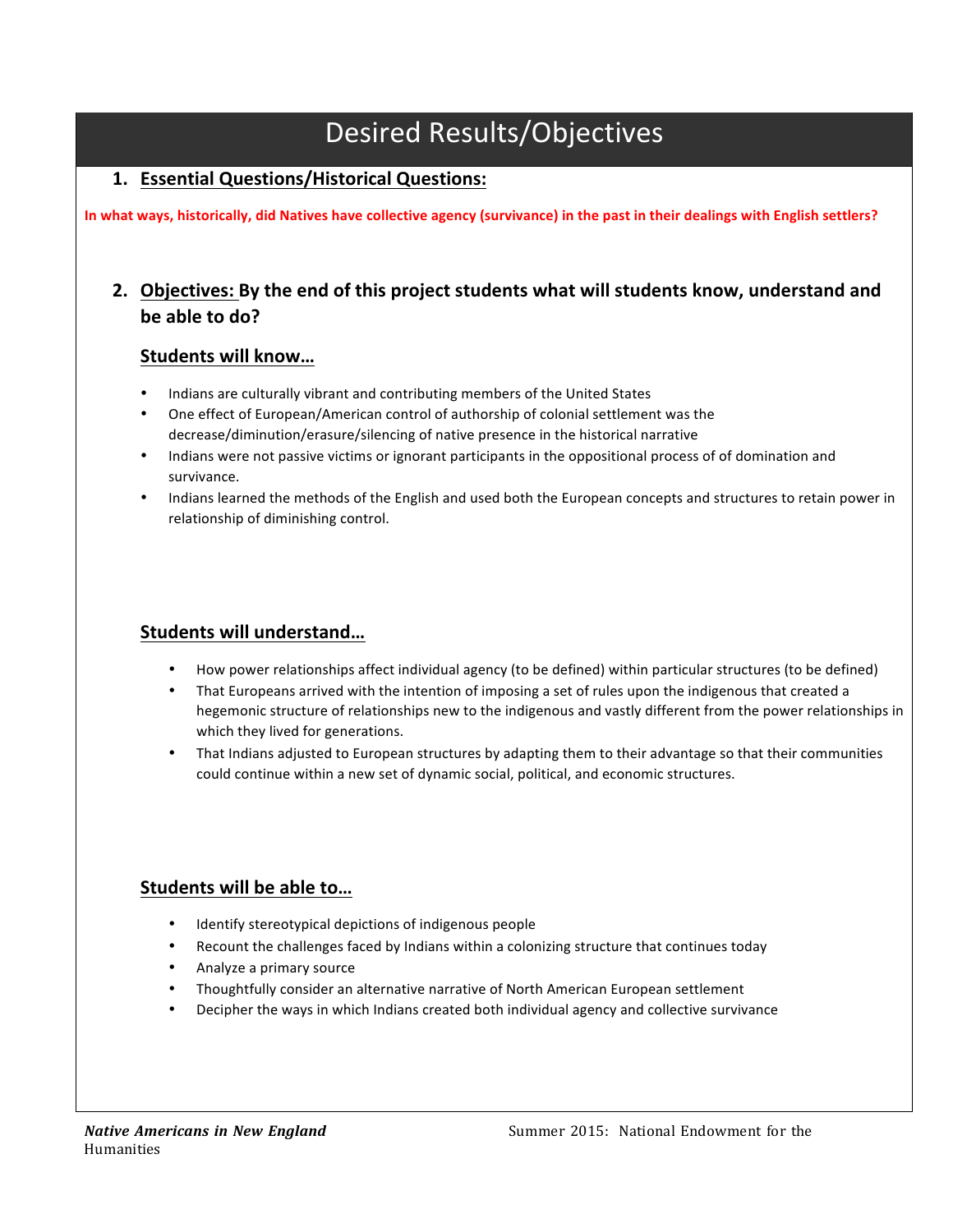## **3. Curriculum Standards (National, State, Local):**

## **4. Transfer'Goal:'**

Students will be able to critically review a document, understand how to property is bought and sold, understand the concepts of dominance and survivance as these terms relate to Native Peoples of the Northeast.

# Assessment/Evidence

## Performance Task or Assessment used to gauge student learning: (Please describe)

Due to the open-ended nature of this lesson, with the goal of giving students more to think about and to move them way from preconceived notions, the summative assessments are open-ended as well.

## Pre-Assessment:

Journal entries that list words/phrases that describe Indians

Journal entries that respond to the following:

Describe, in 3-4 sentences, how you have seen an Indian in a movie, TV show, Youtube, or other social media.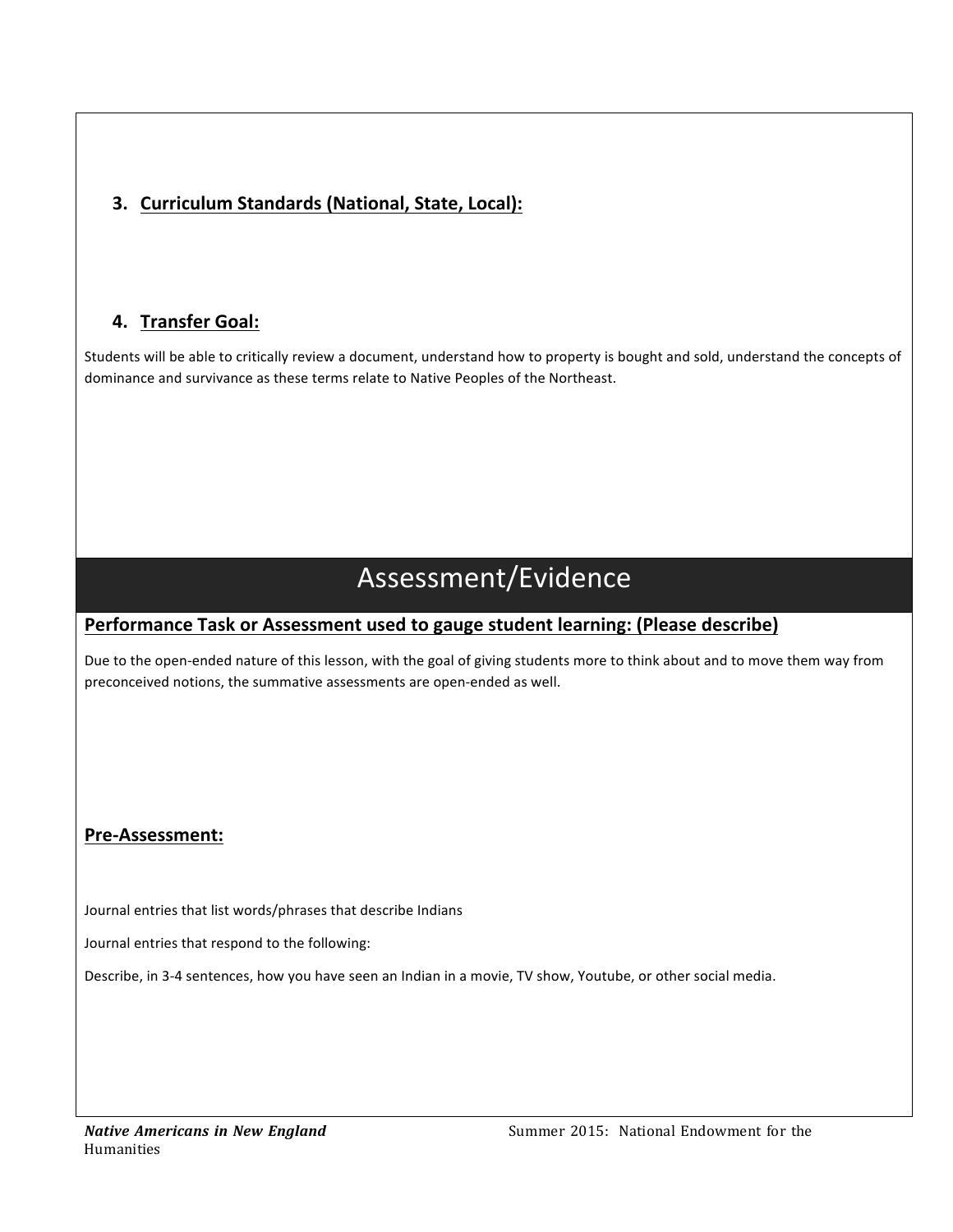#### **Formative Assessment:**

Dialogue creation that covers specific areas of class discussion.

Individual SOAPSTone and deed analysis.

### **Other Assessment Evidence:**

Note card assessments at the end of each lesson that ask students to answer a single or short set of multiple choice questions, respond with a "quick-write" or 3-2-1.

# Learning Plan

## Lesson Summaries: (add lessons if necessary)

Lesson 1: (one 50 minute class period) In this lesson, students will be asked to think about what they know about Indians and the place of Native people in the historical narrative.

Lesson 2: (two 50 minute class periods) "Our Land is (Now) Their Land: Property Transfers Among Colonists and Native Peoples" – In this lesson, students will read and understand the process of property transfer between a MA colony land agent, John Pynchon, and people of Indian Nations in the Massachusetts settlement area.

## Learning Activity Details:

#### LESSON 1: WE ARE STILL HERE

Materials/Resources Tools: "Are You An Indian?" video clip (second clip option on the right) found at: http://itvs.org/films/we-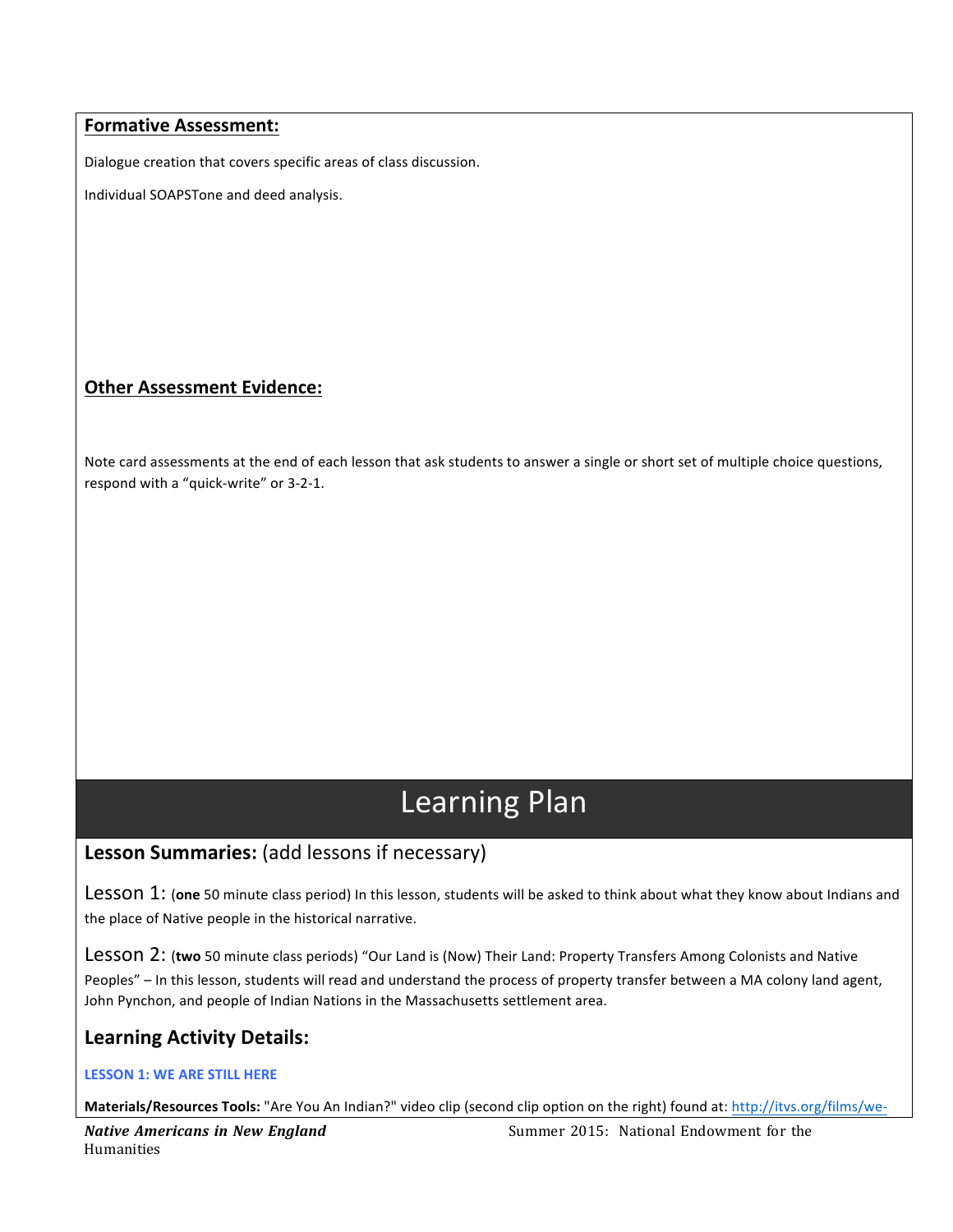still-live-here; technology to show the clip; "We are Still Here" question sheet

Instructional Tips/Strategies/Suggestions: Make sure technology is working for Youtube clip. Think about ALL the possible answers your students will offer for their reaction to the word "Indian." Prep your native students about what you are doing, and ensure that you are making/have created a safe place for them.

Historical Question/Essential Question: How does the existing knowledge about Indians impact the study of this group in particular and the understanding of the US historical narrative more broadly?

## **Lesson 1 Details**

| What the Teacher is doing                               | What the students are doing                               |
|---------------------------------------------------------|-----------------------------------------------------------|
| <b>Lesson</b>                                           | <b>Opening</b>                                            |
| Teacher introduces the idea that the lesson focuses on  |                                                           |
| American Indians, and words Indian and Native American  | Students listen intently. $\circledcirc$                  |
| refer to the indigenous people in North America.        |                                                           |
|                                                         |                                                           |
| DO NOW:                                                 |                                                           |
| Take 3-4 minutes to list words/phrases that describe    | <b>DO NOW:</b>                                            |
| "Indian" - nouns, verbs, images, or locations. Note     | Students use a page in their journals to create a list of |
| anything that comes to mind. Teacher, walking among     | words that describes the term "Indian."                   |
| the students, intermittently offers prompts of sources  |                                                           |
| for information: novels, movies, lower school classes,  |                                                           |
| holidays. Be patient for those who rush through and     |                                                           |
| those who process/write more slowly.                    |                                                           |
|                                                         |                                                           |
| Teacher goes around the room so that everyone           |                                                           |
| contributes a term and writes terms on the board.       | Discuss the terms. Teacher guides students to consider    |
| Discussion follows.                                     | which terms are negative, positive, enforce stereotypes,  |
|                                                         | counter stereotypes.                                      |
| Teacher explains the connection between the pre-        | Students listen to teacher connections, ask questions and |
| existing conceptions of indigenous peoples in North     | respond to teacher questions about the lesson objectives  |
| America and the lesson objectives for the day. Teacher  | for the day.                                              |
| asks guiding questions to help students make            |                                                           |
| connections and to ensure student understanding.        |                                                           |
| <b>During the</b>                                       | <b>Lesson</b>                                             |
| Teacher introduces the Youtube clip about Wampanoag     |                                                           |
| Nation : http://itvs.org/films/we-still-live-here       |                                                           |
| (**Review location of Wampanoag Nation, review          |                                                           |
| connection to Plimoth settlers, review concept of       |                                                           |
| reservation, review concept of many nations of          |                                                           |
| indigenous people).                                     | Students look at and ask questions about the note-taking  |
| Teacher reviews the graphic organizer students will use | sheet                                                     |
| to take notes on the film.                              | Students watch the clip                                   |
| Teacher reviews questions on the organizer that         |                                                           |
| students will aim to answer from the film.              |                                                           |
| Teacher shows the YouTube clip TWICE (2x)               |                                                           |
| After first showing, teacher reads directions for       | First time students watch clip,                           |
| students                                                |                                                           |
| Teacher walks around looking at student notes and       | Students record observations on clip                      |

*Native Americans in New England* Summer 2015: National Endowment for the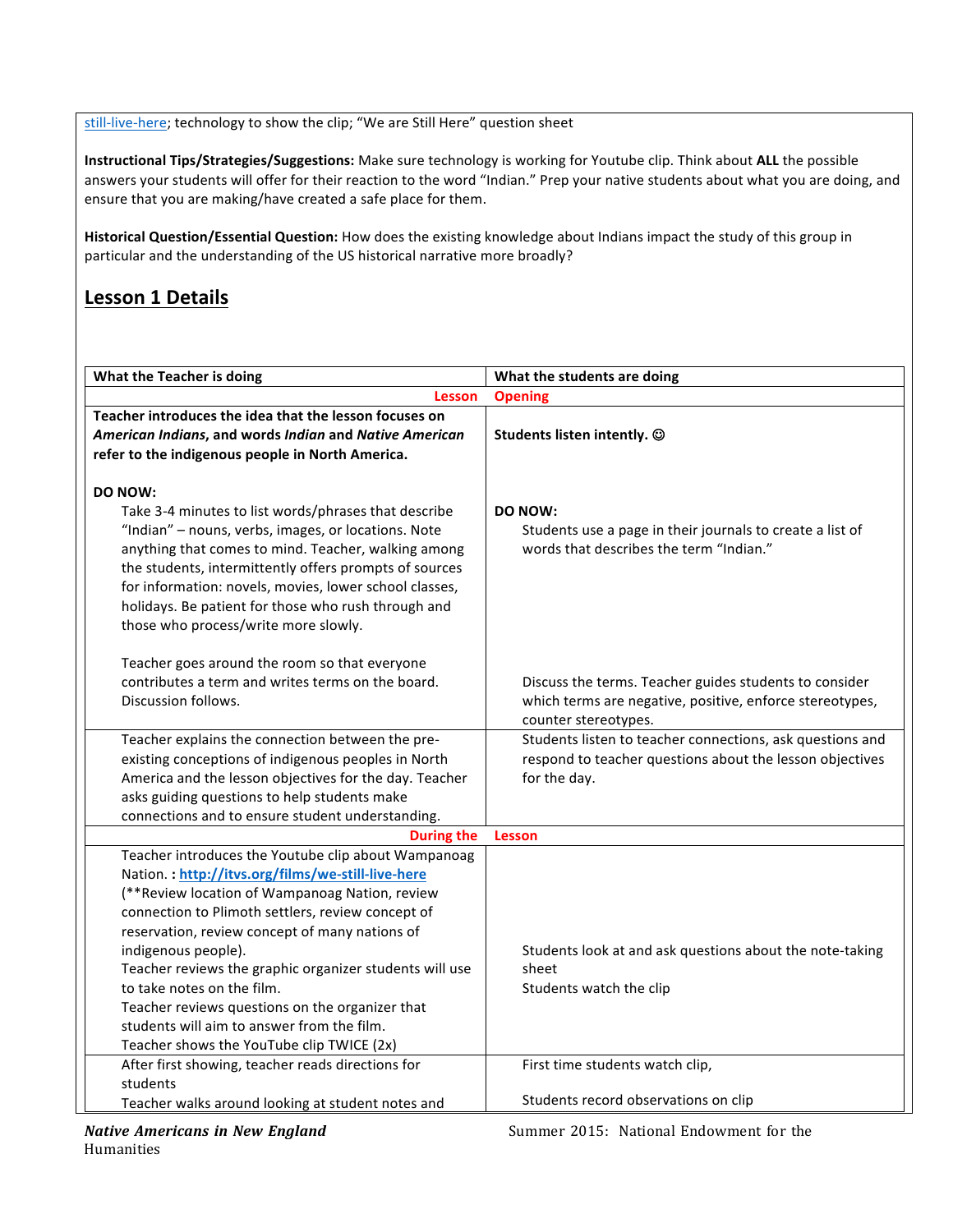| asking and answering questions<br>After second showing, teacher oversees students<br>quietly answering questions and is ready to help with<br>any questions that arise.                                                                                                                                    | Second time they take notes<br>Students answer questions after second viewing<br>Students get into pairs and share their<br>information/comments<br>Enlarge pair share to neighboring pair to review the notes<br>they have and share/add information that they don't have. |  |
|------------------------------------------------------------------------------------------------------------------------------------------------------------------------------------------------------------------------------------------------------------------------------------------------------------|-----------------------------------------------------------------------------------------------------------------------------------------------------------------------------------------------------------------------------------------------------------------------------|--|
| Teacher leads a discussion about the idea of persistence<br>of Native Americans in society today.                                                                                                                                                                                                          | Each quad group choses a speaker to summarize 3 points<br>the group wants to share with the class – could include<br>questions about the film.                                                                                                                              |  |
| <b>Closing</b><br>Lesson                                                                                                                                                                                                                                                                                   |                                                                                                                                                                                                                                                                             |  |
| Teacher facilitates a full discussion about the words<br>used at the start of the lesson and the comments about<br>Indian youth today.<br>What information was surprising?<br>What is meant by dominant culture?<br>What is the survivor/victim stage?<br>What would students want to learn about further? | Within quad group, someone is speaker who<br>Students discuss with their quad group if the<br>What information was surprising?<br>What is meant by dominant culture?<br>What is the survivor/victim stage?<br>What would students want to learn about further?              |  |

#### LESSON 2 Day One: Our Land is (Now) Their Land

#### **Materials/Resources Tools:**

Connecticut Quit claim deed sample

Chaulk Deed from 1704 website (see bibliography below)

SOAPSTone Graphic Organizer

Analyzing a Deed Graphic organizer

#### **Instructional Tips/Strategies/Suggestions** for SOAPStone techniques:

Students should have been exposed to the practice of reviewing primary documents with SOAPSTone technique. Sample SOAPSTone (see bibliography below) http://apcentral.collegeboard.com/apc/public/preap/teachers\_corner/45200.html

http://www.mslockwood.com/docs/SOAPSTone%20example.pdf

https://www.youtube.com/watch?v=trzb3ez-1o4 (example of SOAPSTone with political cartoon)

Historical Question/Essential Question: In what ways are the voices and practices of indigenous people of New England present in the land deed?

LESSON 2 Day One Details

| What the Teacher is doing                                                                                                                                                          | What the students are doing                                                        |
|------------------------------------------------------------------------------------------------------------------------------------------------------------------------------------|------------------------------------------------------------------------------------|
| <b>Lesson</b>                                                                                                                                                                      | <b>Opening</b>                                                                     |
| Do Now:                                                                                                                                                                            | Do Now:                                                                            |
| Teacher asks students to work in groups of 2 or 3 to<br>compose a list of what is needed to transfer property (aim is<br>to assess what the students know about property transfer) | Students work together to compose a list of what is needed to<br>transfer property |
| Teacher writes a list on the board from student responses<br>Teacher gives each group a sample of CT Quit Claim Deed                                                               | Students group-share items on the list for class discussion                        |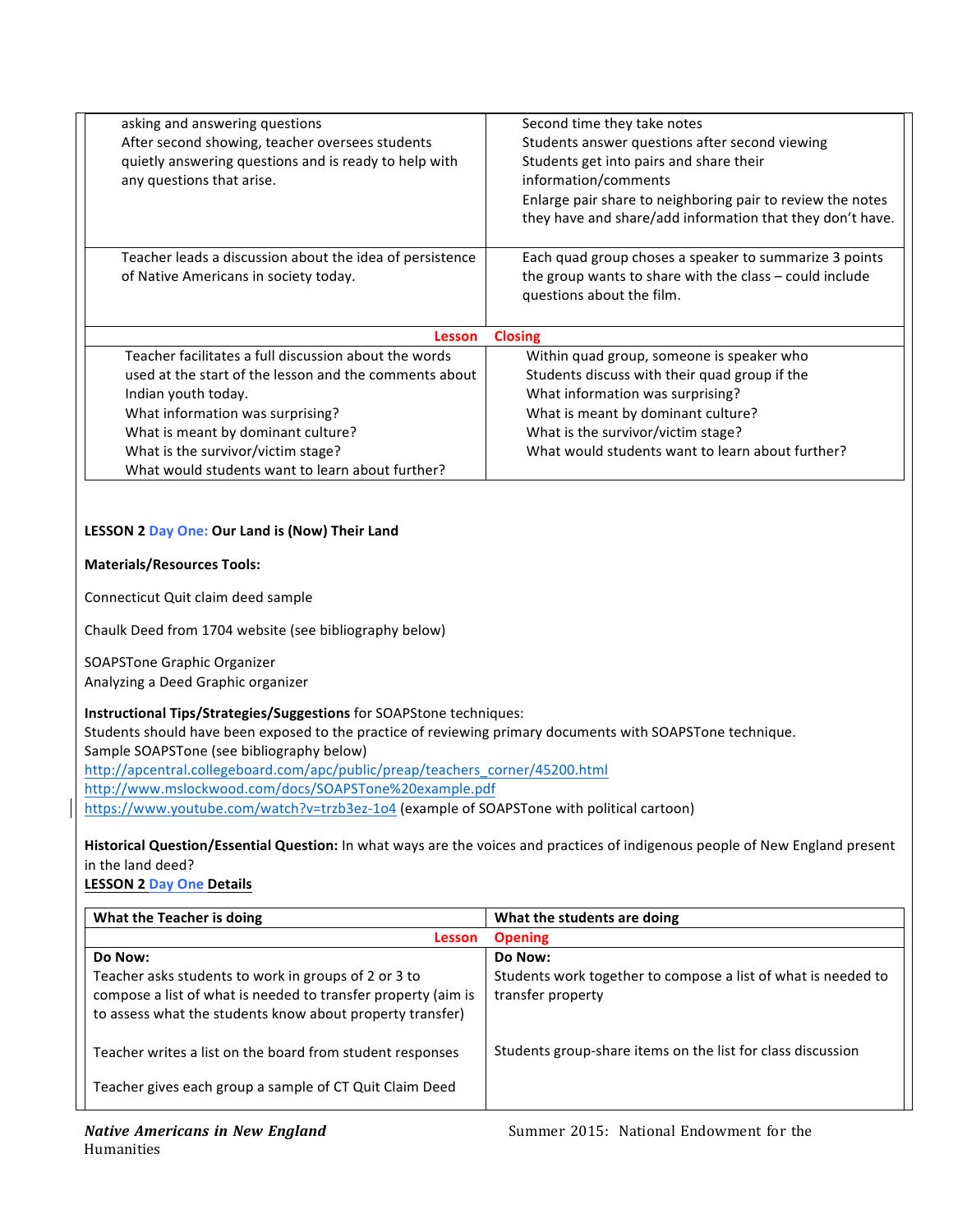| Teacher questions for discussion:                                                                                                                                                                                                                                              |                                                                                                                                                                                                     |
|--------------------------------------------------------------------------------------------------------------------------------------------------------------------------------------------------------------------------------------------------------------------------------|-----------------------------------------------------------------------------------------------------------------------------------------------------------------------------------------------------|
| - Which details are most important to transfer and<br>why?<br>- What information could be omitted and with<br>what impact on the transfer, both short and long-<br>term?<br>- What information can historians gain from<br>reviewing property transfers?                       | Students respond to the questions in full class discussion<br>Students listen to teacher connections, ask questions and<br>respond to teacher questions about the lesson objectives for<br>the day. |
| Teacher introduces the terms dominance and survivance as<br>connected to the words dominate and survive; intro of<br>vocab: usufruct, grantee, grantor                                                                                                                         |                                                                                                                                                                                                     |
| Teacher explains the connection between the structure of<br>property transfer and interactions between Europeans and<br>Natives the lesson objectives for the day. Teacher asks<br>guiding questions to help students make connections and to<br>ensure student understanding. |                                                                                                                                                                                                     |
| With information from secondary source readings, teacher<br>provides background on property transfers and ideas about<br>land ownership.                                                                                                                                       |                                                                                                                                                                                                     |
| To what extent did Native people engage, adopt, and<br>challenge European modes of land ownership?                                                                                                                                                                             |                                                                                                                                                                                                     |
| Discussion about historical agency as a dominant culture<br>framework and the more appropriate Native-centered (?)<br>concept of survivance vs. dominance.                                                                                                                     |                                                                                                                                                                                                     |
| Teacher explains the connection between the prompt and<br>the lesson objectives for the day. Teacher asks guiding<br>questions to help students make connections and to ensure<br>student understanding.                                                                       | Students listen to teacher connections, ask questions and<br>respond to teacher questions about the lesson objectives for<br>the day.                                                               |
| <b>During the</b>                                                                                                                                                                                                                                                              | Lesson                                                                                                                                                                                              |
| Teacher pulls up on a screen the PMVA 1704 website with<br>the image of the "Chauk Deed" and use the interactive<br>feature to read an enlarged image of the document.                                                                                                         | As a group, the class reads through the deed                                                                                                                                                        |
|                                                                                                                                                                                                                                                                                | Students work in small groups to fill out SOAPSTone                                                                                                                                                 |
| Teacher brings students together to discuss SOAPSTone                                                                                                                                                                                                                          | worksheet.<br>Designated students (from rotation schedule) complete                                                                                                                                 |
|                                                                                                                                                                                                                                                                                | SOAPSTone details on the board                                                                                                                                                                      |
| Teacher distributes graphic organizer for Chaulk Deed                                                                                                                                                                                                                          | In groups of four, students fill out the graphic organizer.                                                                                                                                         |
| Lesson                                                                                                                                                                                                                                                                         | <b>Closing</b>                                                                                                                                                                                      |
| Teacher recaps lesson through discussion ensuring that                                                                                                                                                                                                                         | In a Google doc, entitled "What did you say?" students create a                                                                                                                                     |
| central points of land transfer, usufruct rights, and different                                                                                                                                                                                                                | dialogue between representatives of the Pocumtuck Nation                                                                                                                                            |
| points of view of the same event are covered.                                                                                                                                                                                                                                  | and settlers to the newly "transferred" land in today's<br>Deerfield, MA that might have occurred in the weeks following                                                                            |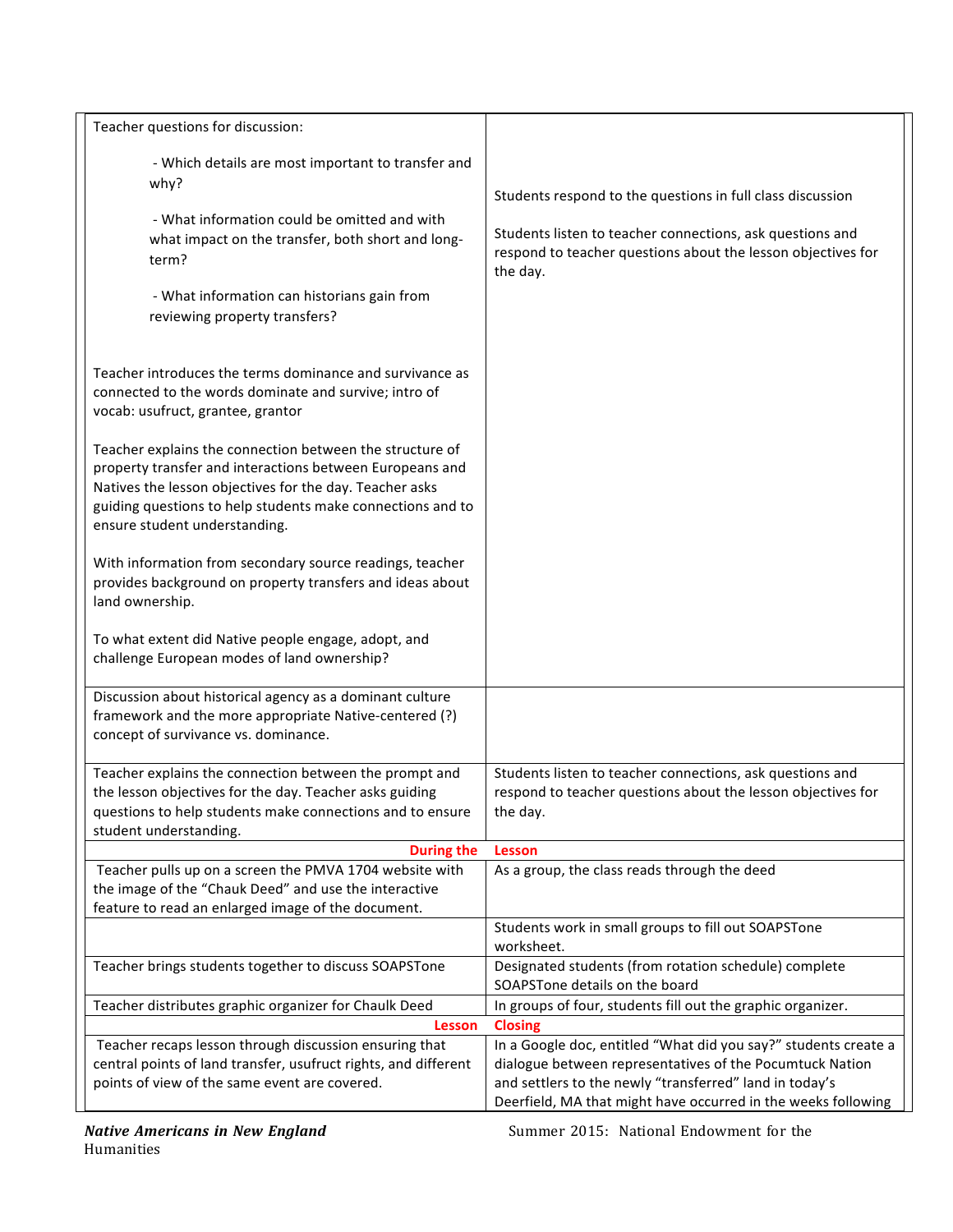| Teacher assigns dialogue homework that is both formative   the land transfer. Expectations and requirements for the |                                                  |
|---------------------------------------------------------------------------------------------------------------------|--------------------------------------------------|
| and summative in nature. Teacher distributes dialogue                                                               | dialogue are explained on the sheet distributed. |
| assignment.                                                                                                         |                                                  |

#### LESSON 2 Day Two Details:

| <b>Lesson Opening</b>                                                             |                                                                    |  |
|-----------------------------------------------------------------------------------|--------------------------------------------------------------------|--|
| Do Now:                                                                           | Do Now:                                                            |  |
| Teacher distributes SOAPSTone organizer, printed version of                       | Working independently, students fill out a blank SOAPSTone         |  |
| the Springfield Deed (see bibliography below for link to deed),<br>and worksheet. | sheet and worksheet for Springfield deed.                          |  |
|                                                                                   |                                                                    |  |
| Teacher collects the sheets.                                                      | Students had in sheets, having had the opportunity to show         |  |
|                                                                                   | their ability to critically read and analyze the Springfield deed, |  |
|                                                                                   | one not seen before.                                               |  |
| Teacher oversees discussion about the deed. Teacher projects                      | Students participate in teacher-guided class discussion about      |  |
| deed on whiteboard, and the class collectively offers                             | what they just did.                                                |  |
| SOAPSTone analysis and info from the graphic organizer.                           |                                                                    |  |
| <b>During the Lesson</b>                                                          |                                                                    |  |
| Teacher oversees discussion of about historical agency and                        | Students participate in a round-table discussion about Indian      |  |
| means by which native peoples of New England maintained                           | survivance and English dominance on northeastern lands             |  |
| their cultural and physical presence on the land through the                      | during the $17th$ century.                                         |  |
| arrival and interaction with English settlers.                                    |                                                                    |  |
| <b>Lesson Closing</b>                                                             |                                                                    |  |
| Teacher offers space for questions and thoughts about                             | Students consider questions that remain and thoughts and           |  |
| further study. Teacher writes comments on the board for                           | questions for further study.                                       |  |
| students to record in their journals.                                             | Students write responses in their journals.                        |  |

# **Materials and Sources Used**

## What primary source(s) is/are being used (full citation)? Please annotate each source.

"Chauk Deed." http://1704.deerfield.history.museum

This deed of land transfer between John Pynchon and someone named Chaulk or Chaque is an example of the very clear understanding of land use, place names, and spaces occupied by each group while also showing the different land use ideas held by the two groups.

Mass Moments. "Primary Source: Deed, 1636." *William Pynchon Buys Land for Springfield July 15, 1636.* 20 July 2015. http://www.massmoments.org/primary\_source.cfm?mid=206

This deed of land transfer between John Pynchon and members of the Agawam Nation is an example of the very clear understanding of land use, place names, and spaces occupied by each group while also showing the different land use ideas held by the two groups.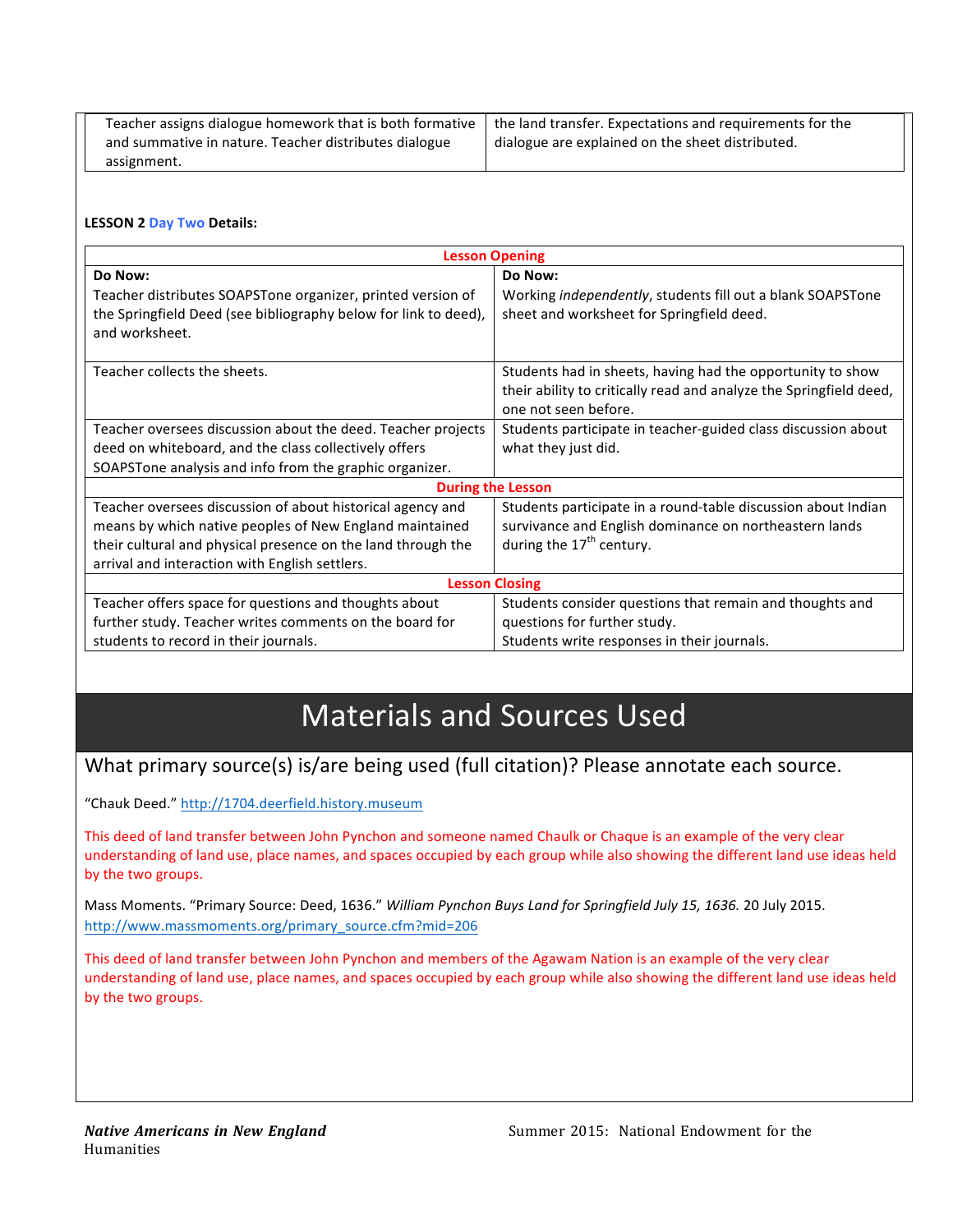## What secondary sources are being used (full citation)? Please annotate each source.

#### **What'secondary'sources'are'being'used'(full'citation)?'Please'annotate'each'source**.

Bruchac, Marge. "Native Land Use and Settlement in the Northeastern Woodlands." *Raid on Deerfield: the Many Stories of 1704*. Pocumtuck Valley Memorial Association. 20 July 2015. http://1704.deerfield.history.museum.

In this essay, UPenn anthropologist Bruchac, a member of the Abenaki nation, examines the different ways in which Algonkian and Iroquoian people interacted to, thought about and lived on the land. She looks at changes over time and offers her views about the impact of European colonization on indigenous connection to place and Native ways of life.

Dorris, Michael. 1982. "Indians on the Shelf." pp. 98-105 in Calvin Martin, ed., *The American Indian and the Problem of History*. New York: Oxford University Press.

With very accessible text and terminology, noted writer Michael Dorris, offers readers a way to understand the pervasiveness of stereotypical images and expectations of the American Indian and offers his recommendation about ending the view of indigenous as limited "one-dimensional" characters on a stage and beginning a view that includes native people in the understanding of a complex past and present.

O'Connell, Barry. "Who Owns History?" In *Explanations. Raid on Deerfield: the Many Stories of 1704*. Pocumtuck Valley Memorial Association. 20 July 2015. http://1704.deerfield.history.museum

In this essay, a noted English professor the degree to which accounts of the past hold bias from those recounting the past. O'Connell considers the many factors that shape interpretations of events and offers suggestions for how scholars and students alike can evaluate various retellings of the past with a critical eye and comparative framework.

Sweeney, Kevin. "European Land Use and the Transformation of the Northeast." In *Explanations*. *Raid on Deerfield: the Many* Stories of 1704. Pocumtuck Valley Memorial Association. 20 July 2015. http://1704.deerfield.history.museum

This article by a well-known American Studies professor provides a background of the ideas held by the French and English colonists with regard to land ownership and how these two groups gained control of the Native lands and how by doing so transformed the northeast.

#### What other curricular materials do you plan to use to support the curricular project?

Example quit claim deed from State of Connecticut

SOAPSTone resources:

http://apcentral.collegeboard.com/apc/public/preap/teachers\_corner/45200.html

http://www.mslockwood.com/docs/SOAPSTone%20example.pdf https://www.youtube.com/watch?v=trzb3ez-1o4

"We Still Live Here: Âs Nutayuneân." Dir. Anne Makepeace. Bullfrog Films, 2011. *Makepeace Productions.* Makepeace LLD. n.d. Web. 20 July 2015. https://makepeace.vhx.tv/browse/packages/we-still-live-here-as-nutayunean.

"[Non-native] Population in the Colonial and Continental Periods." United States Census Bureau. http://www2.census.gov/prod2/decennial/documents/00165897ch01.pdf 23 July 2015.